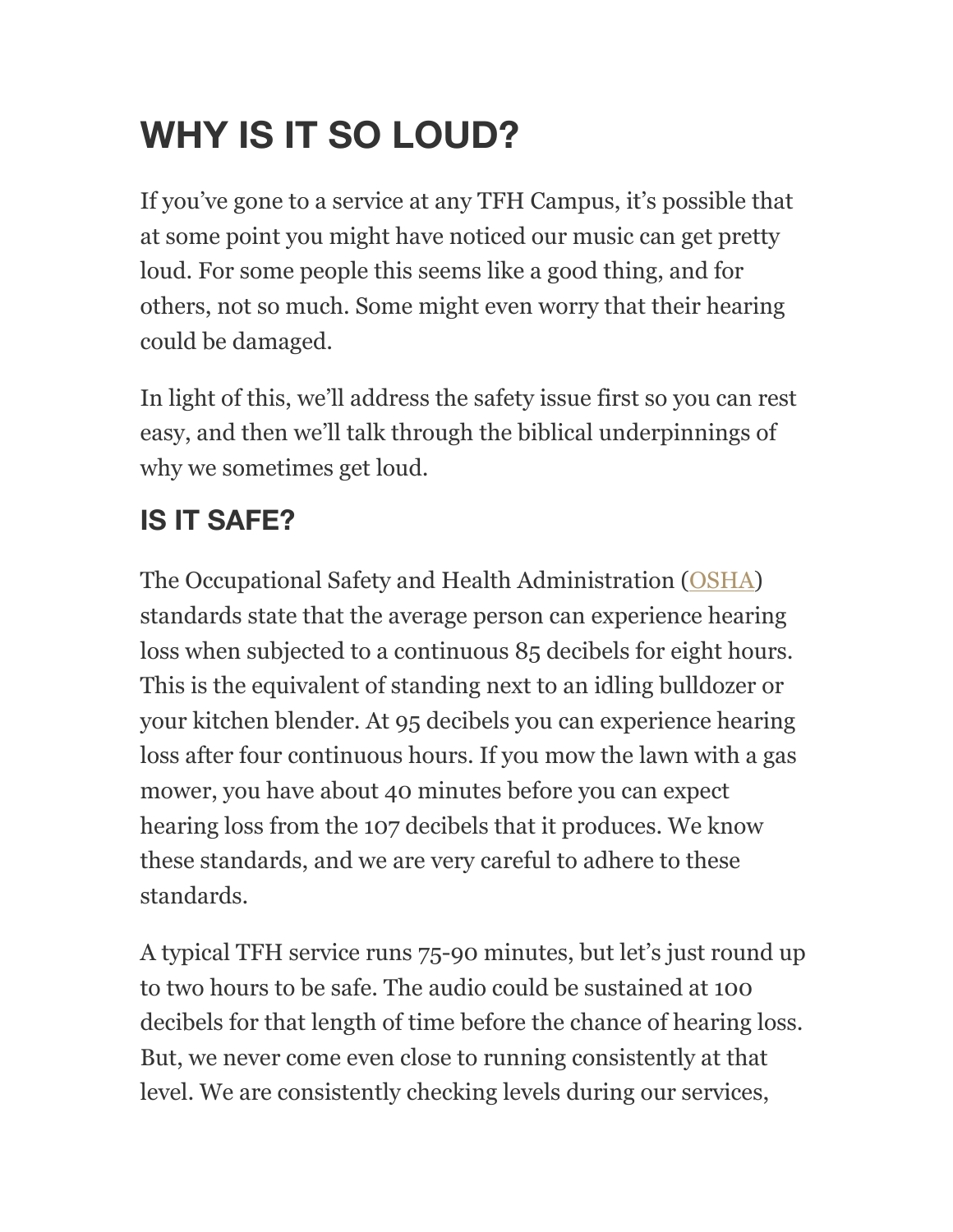and we rarely if ever hit 100 decibels, and if we do, it's only a spike for a second or two. **The bottom line is that we care about the safety of the people in our gatherings, and we want to assure you that there is no chance of hearing damage for anyone attending of any age**.

If this is so, then why do people still complain? For one, **some people have more sensitive hearing than others, which is why we always have earplugs available at each church for anyone who might want them**. Another issue is that certain frequencies can sound harsher than others. While technically it is the same decibel level and in no way damaging to anyone's ears, it can be a distraction when the mix is harsh and it is something we work to avoid by training our volunteers and fixing equipment when necessary.

### **IS IT BIBLICAL?**

Now, *why* do we mix it loud at all? While we don't believe that music at church must *always* be loud, there is scriptural support for the idea that it *often* should be. Here is why:

"Sing to him a new song; play skillfully on the strings, with **loud** shouts."

[Psalm 33:3,](http://www.esvbible.org/Psalm+33%3A3/) emphasis mine

"Praise him with trumpet sound; praise him with lute and harp! Praise him with tambourine and dance; praise him with strings and pipe!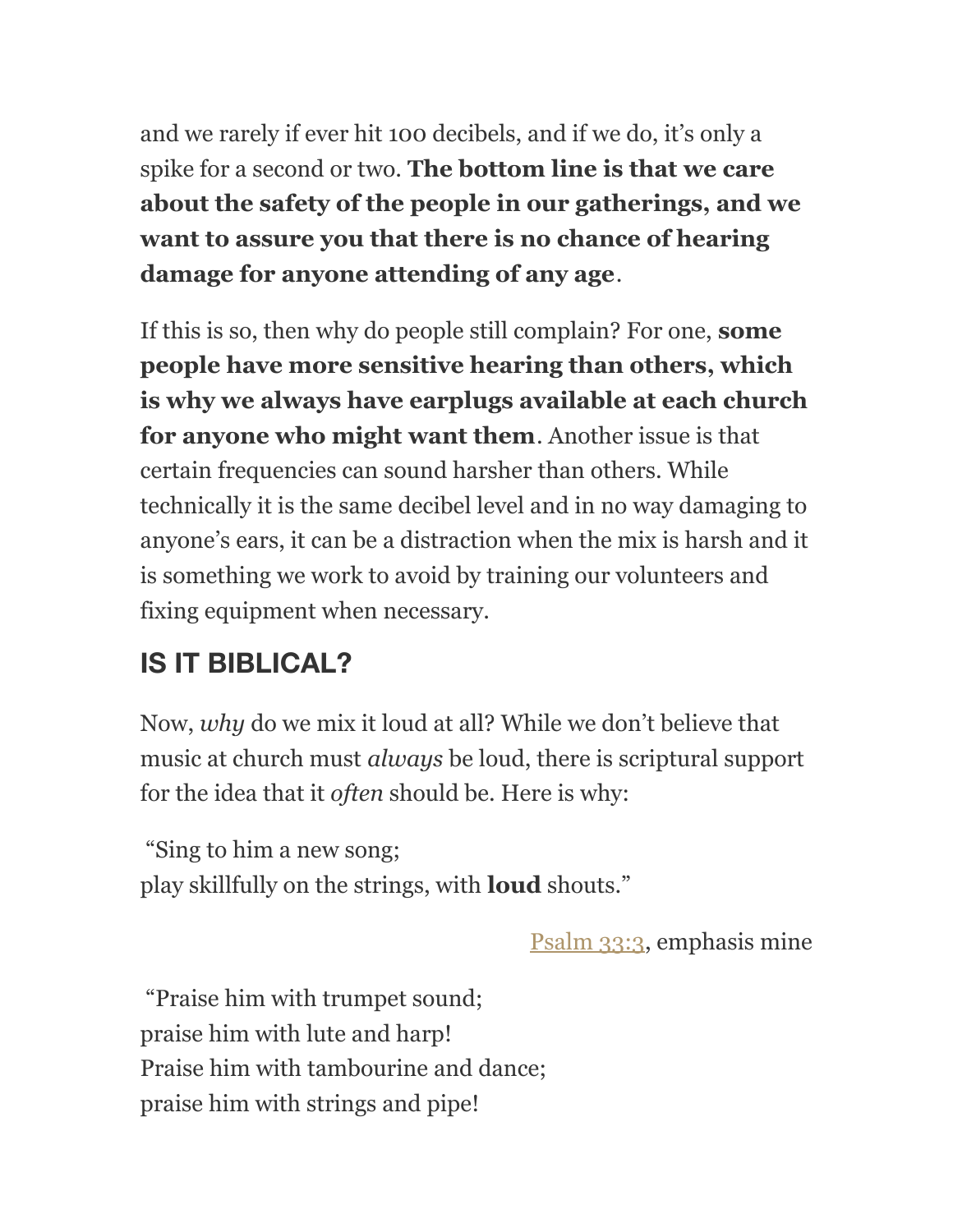#### Praise him with **sounding cymbals**; praise him with **loud clashing cymbals**! Let everything that has breath praise the Lord! Praise the Lord!"

[Psalm 150:3–6,](http://www.esvbible.org/Psalm+150%3A3-6/) emphasis mine

"David also commanded the chiefs of the Levites to appoint their brothers as the singers **who should play loudly on musical instruments**, on harps and lyres and cymbals, to raise sounds of joy."

[1 Chron. 15:16,](http://www.esvbible.org/1+Chronicles+15%3A16/) emphasis mine

Now, while we might have added a few instruments to the list, the general vibe remains the same. We have a big God, and to praise him appropriately, we might just need to make a big sound.

**The idea that worship music should only be quiet and contemplative is simply not biblical**. We have a lot of freedom to worship God in a variety of ways through music, and we see this expressed in scripture, from an impromptu tambourine jam on the shore of the Red Sea  $(Ex, 15:19-21)$ , to a huge dance party in the streets of Jerusalem (1 Chron. 15:16-28), and a couple of saints singing midnight hymns in prison [\(Acts](http://www.esvbible.org/Acts+16%3A25/)  [16:25\)](http://www.esvbible.org/Acts+16%3A25/). When we get to heaven, the multitudes of angels and all the redeemed will raise their voice and cry out together to praise the Lamb who was slain. This will not be a quiet sound (Rev.  $19:1-3$ ).